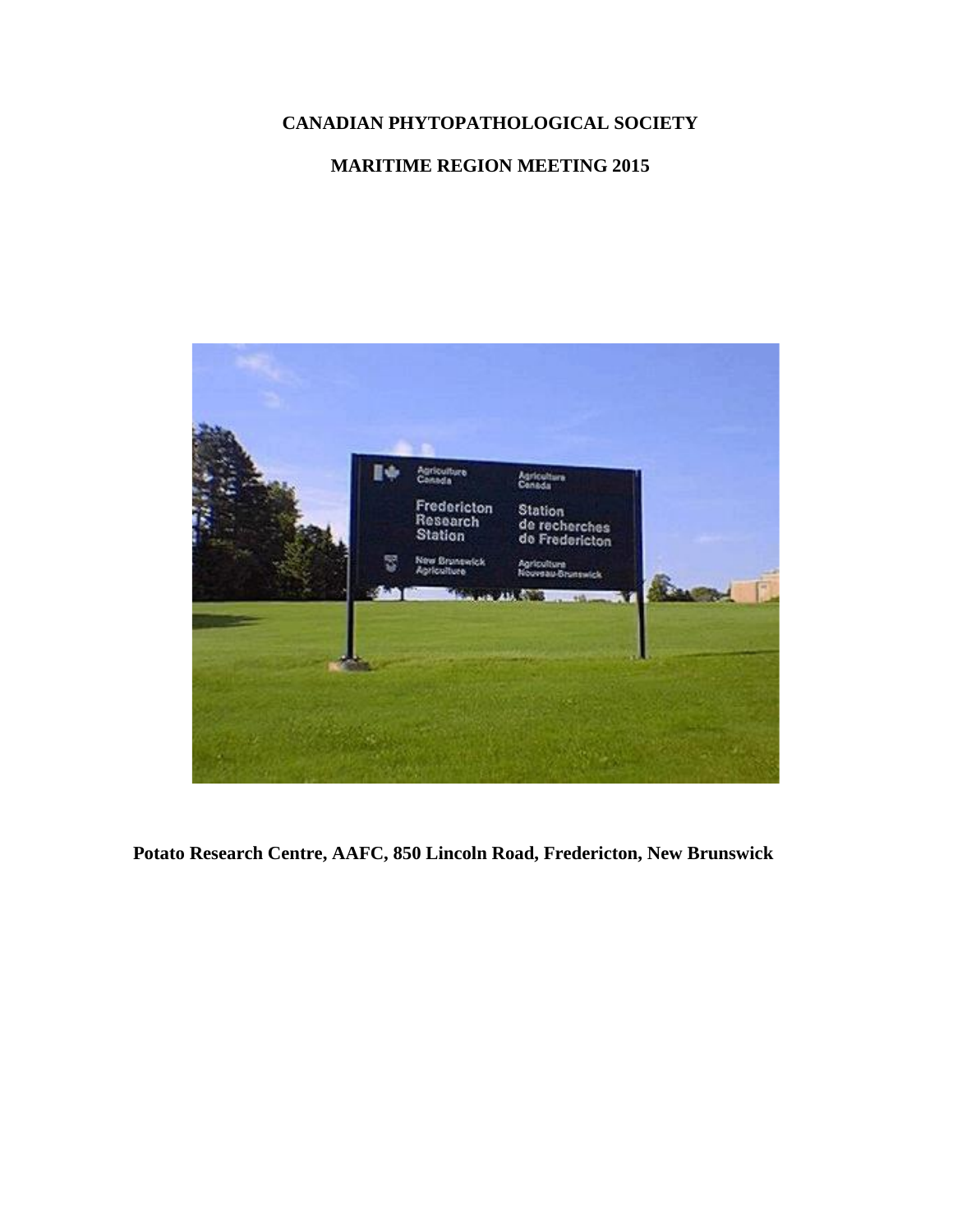# **The Canadian Phytopathological Society Maritime Region Meeting 2015**

# **Thursday, 16 April 2015 Conference Room, Potato Research Centre-Agriculture and Agri-Food Canada Fredericton, NB**

| 13:00-13:10 | <b>Introduction/Welcome:</b><br>Rick D. Peters, CPS representative - Maritime region<br>J. Edward Hurley, Associate Director, Research, Development and<br>Technology, Potato Research Centre                                                                                                       |
|-------------|-----------------------------------------------------------------------------------------------------------------------------------------------------------------------------------------------------------------------------------------------------------------------------------------------------|
| 13:10-13:30 | Deena Errampalli, President, Canadian Phytopathological Society<br>Opening remarks and update from the CPS President (Video conference)                                                                                                                                                             |
| 13:30-14:00 | Keynote Speaker: Mathuresh Singh, Agricultural Certification Services, 1030<br>Lincoln Road, Fredericton, NB, Canada E3B 8B7<br>Agricultural Certification Services Inc. - a private not-for-profit<br>laboratory playing a major role in disease diagnostics and research                          |
| 14:00-14:15 | Updates on Potato Late Blight Research in New Brunswick during 2013-<br>2014. K.I. Al-Mughrabi, K. Jayasuriya*, R. Poirier, L.M. Kawchuk, R.D.<br>Peters, F. Daayf, and B. Prithiviraj                                                                                                              |
| 14:15-14:30 | What's in a wart? Insights from the genome of the potato wart pathogen<br>Synchytrium endobioticum. D. L. Joly*, J. Cullis, C. Lewis, D. S. Smith, M.-C.<br>Gagnon, M. P. E. Van Gent-Pelzer, H. Van De Geest, G. J. Bilodeau, T. A. J.<br>Van Der Lee, X. Li, P. J. M. Bonants, and C. A. Lévesque |
| 14:30-14:45 | Detection and quantification of Verticillium dahliae in soil of potato and<br>strawberry fields and its distribution in PEI and Nova Scotia. G. Wang-<br>Pruski*, T. Borza, A. Govindarajan, X. Gao, B. Beaton, K. Best, Z. Ganga, and<br>K. Pruski                                                 |
| 14:45-15:00 | Detection and quantification of Verticillium dahliae and Verticillium albo-<br>atrum in potato and strawberry plants. T. Borza*, A. Govindarajan, X. Gao,<br>R. Peters, Z. Ganga, J. Rand, B. Beaton, K. Best, K. Pruski, and G. Wang-<br>Pruski                                                    |
| 15:00-15:30 | <b>Nutrition Break/Poster Presentations</b>                                                                                                                                                                                                                                                         |
|             | PEI Analytic Laboratory - Plant disease diagnostic submissions. M.M.<br>Clark and A. M. Driscoll*                                                                                                                                                                                                   |

**Survey of Metalaxyl-m Resistance in Populations of the Potato Pink Rot Pathogen (***Phytophthora erythroseptica***) in Canada and Alternative Disease**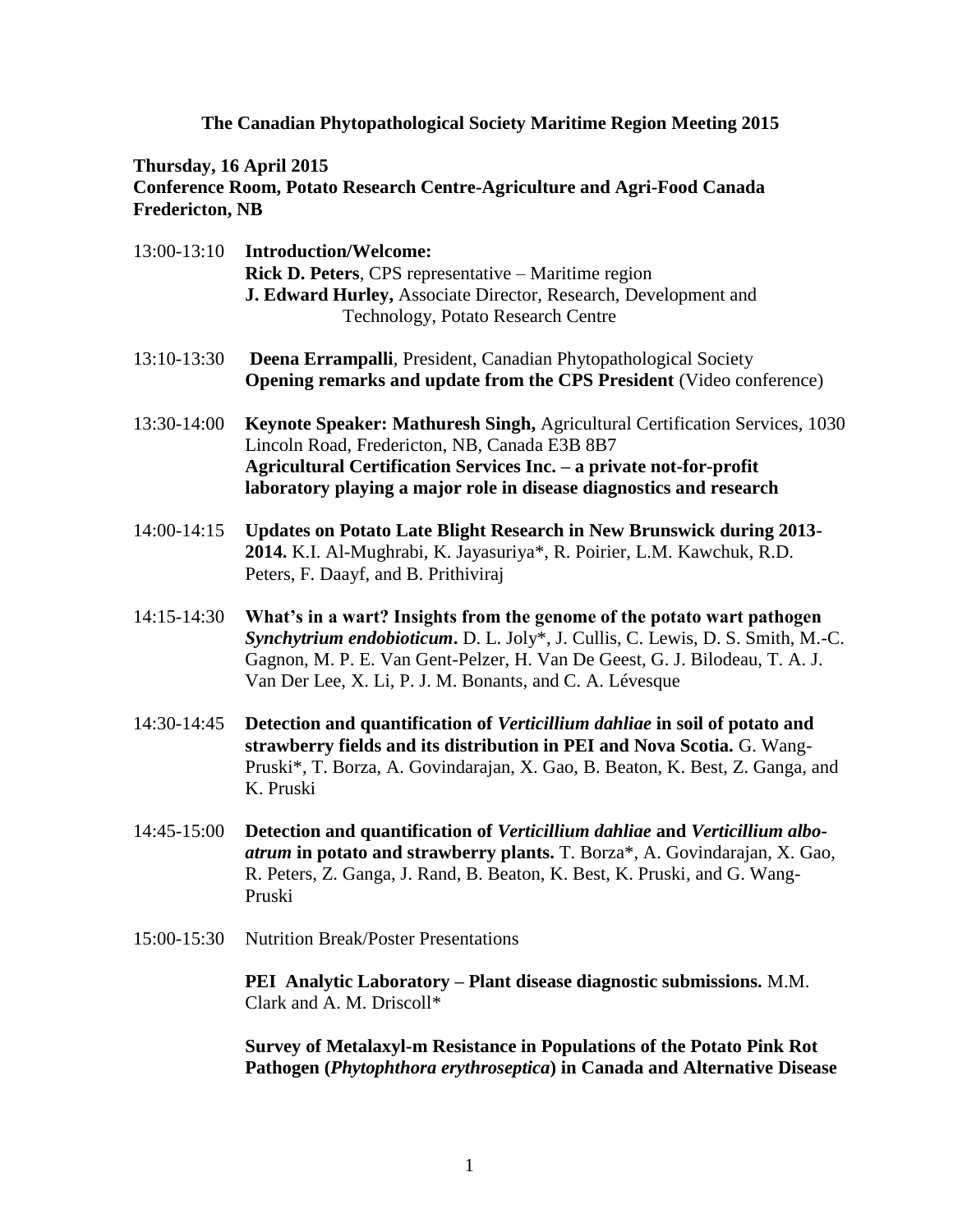**Management Strategies.** B. Crane\*, R.D. Peters, L.M. Kawchuk, A. MacPhail, K.A. Drake, D. Gregory, and K. MacDonald

**Identification of Pathogenic Fusarium Species in Carrots and Their Qualification in Soil.** H. Lu\*, G. Wang-Pruski, R.D. Peters, J. Driscoll, and S. Asiedu

- 15:30-15:45 **Re-classification of potato isolates of** *Pectobacterium wasabiae* **as**  *Pectobacterium kelmani.* X. Li\*, K. Yuan, and S.H. De Boer
- 15:45-16:00 **Detection and identification of** *Xylella fastidiosa* **from maple trees.** K. Yuan\* and X. Li
- 16:00 -16:15 **Characterization of the molecular mechanisms involved in the**  *Pseudomonas fluorescens* **LBUM223 /** *Streptomyces scabies* **interaction leading to the biocontrol of potato common scab.** M. Filion\*, T. Arsenault, and C. Goyer
- 16:15 -16:30 **Viruses detected in Canadian potato lots – a brief summary of potato regulatory testing for the past 10 years**. H. Xu\*
- 16:30-16:45 **Potato virus Y strains transmit mechanically from one plant to another.** M. Fageria\*, X. Nie, A. Gallagher, and M. Singh
- 16:45-17:00 **Development of a PCR-based detection system for five prominent viruses of strawberry.** T.D.B. Mackenzie\*, A.G.E. Gallagher, and M. Singh
- 17:00-17:15 **The changing epidemiology of tomato and potato late blight in Canada.** R.D. Peters\*, L.M. Kawchuk, F. Daayf, K.I. Al-Mughrabi, A. MacPhail, D. Gregory, K.A. Drake, M. Trenholm, and B. Crane.
- 17:15-17:30 **Occurrence of potato tuber damaging viruses in Canada and evidence of genome reassortment and RNA recombination in** *Potato mop-top virus***.** X. Nie\*, V. Dickison, X. Hu, X. Xiong, and M. Singh
- 17:30–17:35 **Closing remarks** Rick Peters
- 18:30 **Dinner** (Isaac's Way: 649 Queen St, Fredericton. Tel (506) 474-7222)

**Note to presenters: please ensure that your presentation is given to the audio/visual coordinator 30 min prior to the start of the meeting.**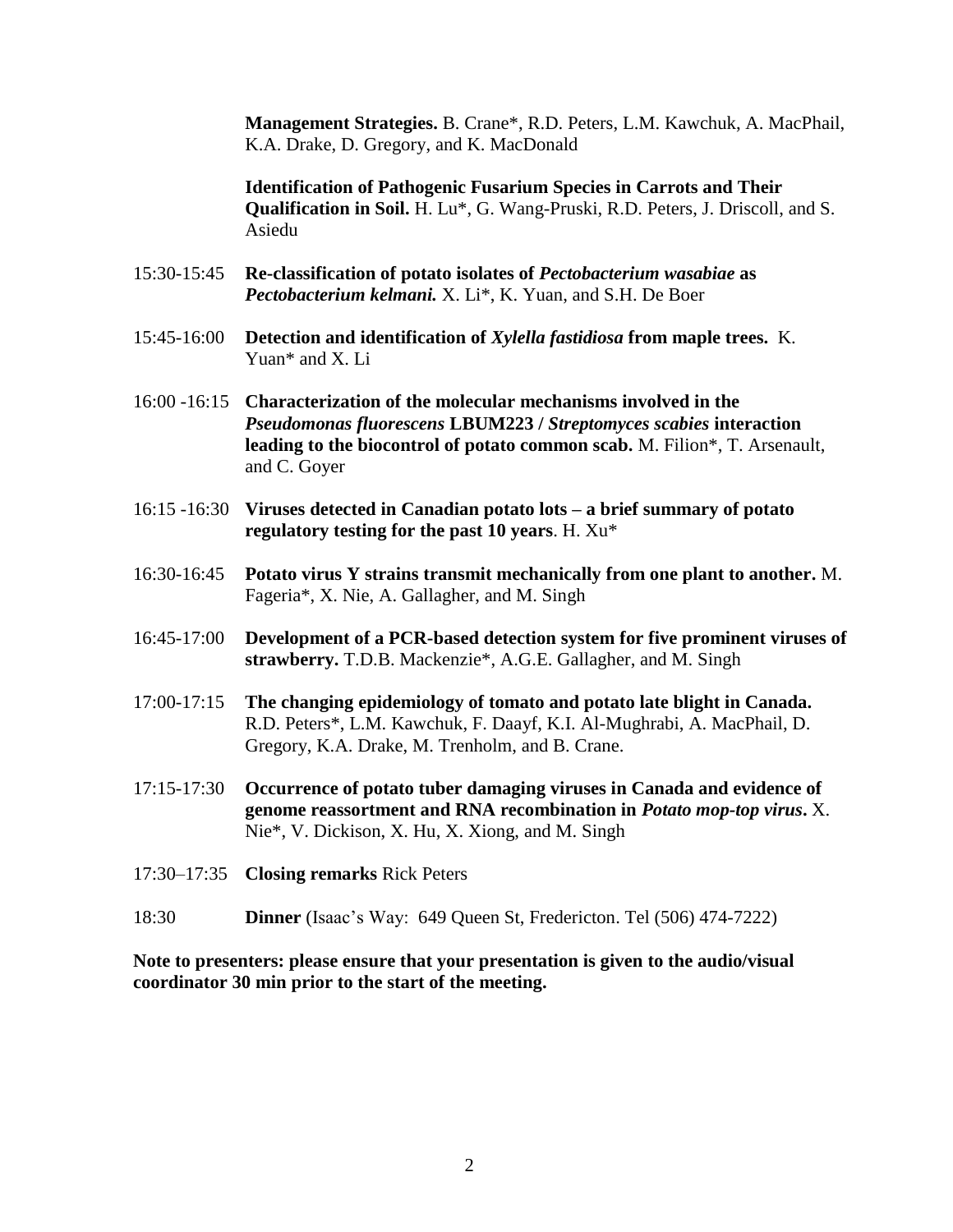#### **Keynote 13:30-14:00**

# **Agricultural Certification Services Inc. - a private not-for-profit laboratory playing a major role in disease diagnostics and research**

### M. SINGH

#### *Agricultural Certification Services Inc., 1030 Lincoln Road, Fredericton, NB, E3B 8B7, Canada*

Agricultural Certification Services Inc. (ACS) is a not-for-profit laboratory owned by New Brunswick potato growers and located in Fredericton, NB. ACS has been in operation since 1996 providing Canadian Food Inspection Agency (CFIA) approved testing services to potato industries in NB, PEI, NS, ON, QC and AB. ACS is equipped for microbiological, serological and molecular research work and uses novel technologies for testing, such as PCR and realtime PCR along with ELISA. Services offered by ACS include: Bacterial Ring Rot testing; testing for potato viruses A, M, S, X, Y, potato leafroll virus, potato latent virus, potato moptop virus, Potato Spindle Tuber Viroid, Late Blight, Pink rot testing and virus eradication from accessions of potatoes. In addition to potato testing, ACS offers Vomitoxin test in grains, such as Wheat, Barley, Oat and Corn. Recently, ACS started new diagnostic services using RT-PCR testing for strawberry viruses, such as *Strawberry mild yellow edge virus*, *Strawberry mottle virus*, *Strawberry vein banding virus*, *Strawberry pallidosis virus* and *Strawberry crinkle virus*. ACS has been involved in conducting contract research in collaboration with different organizations, such as the New Brunswick Department of Agriculture, Aquaculture and Fisheries, Agriculture & Agri-Food Canada, McCain's, Cavendish Farms, National Research Council, Canadian Horticultural Council, DuPont and the CFIA. Currently, ACS is either leading or collaborating on seven different research projects related with PVY strain characterization to management using insecticides and mineral oil.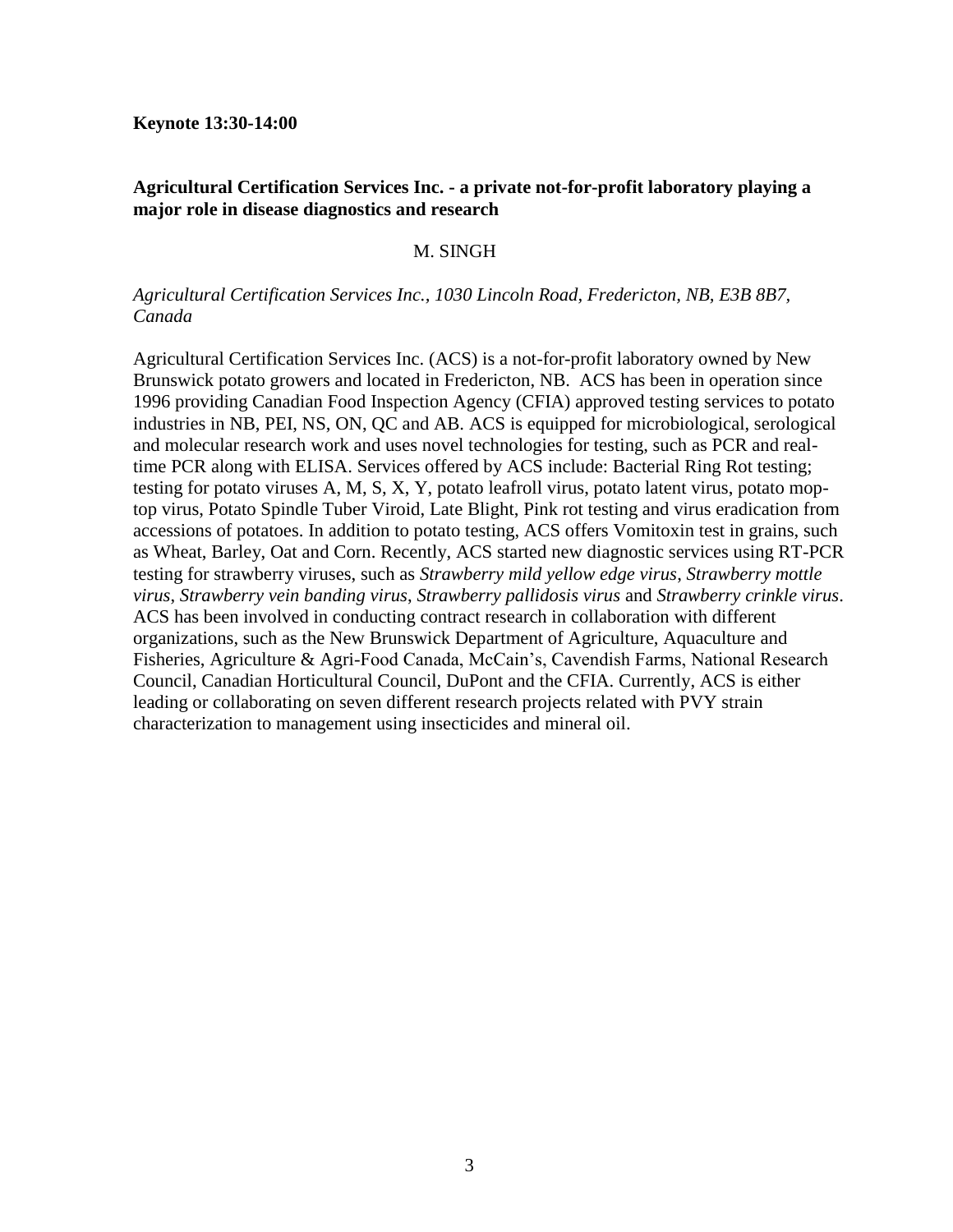#### **Updates on Potato Late Blight Research in New Brunswick during 2013-2014**

# K.I. AL-MUGHRABI $^{\rm l}$ , <u>K. JAYASURIYA',</u> R. POIRIER<sup>1</sup>, L.M. KAWCHUK<sup>2</sup>, R.D. PETERS<sup>3</sup>, F. DAAYF<sup>4</sup> and B. PRITHIVIRAJ<sup>5</sup>.

*<sup>1</sup>Potato Development Centre, New Brunswick Department of Agriculture, Aquaculture & Fisheries, 39 Barker Lane, Wicklow, NB E7L3S4 Canada; <sup>2</sup>Agriculture and Agri-Food*  Canada, 5403-1st Avenue South, Lethbridge, AB T1J 4B1, Canada; <sup>3</sup>Agriculture and Agri-*Food Canada, 440 University Avenue, Charlottetown, PE C1A 4N6, Canada; <sup>4</sup>Department of Plant Science, 222 Agriculture Building, University of Manitoba, Winnipeg, MB R3T 2N2, Canada; and <sup>5</sup>Department of Environmental Biology, Dalhousie University, Truro, NS B2N 5E3, Canada.*

During 2013-2014, we evaluated the susceptibility of alternative hosts (tomato, pepper, eggplant, petunia, and nightshade) to late blight caused by *Phytophthora infestans* US-23 strain. We also assessed the efficacy of fungicides registered in Canada against late blight, both *in vitro* and *in situ*. When detached leaves of alternate hosts were inoculated with *P. infestans* US-23 isolates, nightshade was the most susceptible (Disease Severity " $DS$ " = 9.5 mm) and the severity was comparable to that on potato (DS=8.9 mm). Late blight severity on petunia (4.7 mm) and tomatoes  $(4.3-4.7 \text{ mm})$  was significantly  $(p<0.05)$  less than that on nightshade. Eggplant had a DS of 2.1 mm while pepper was the least susceptible (DS=0.03 mm). Field trials conducted in New Brunswick over 2 seasons examined the following treatments: 1) Control; 2) Confine™; 3) Phostrol™; 4) Zampro™; 5) Bravo®ZN/Dithane™DG; 6) Allegro500F; 7) Curzate®DF; 8) Acrobat®50WP; 9) Ridomil®GoldMZ68WP; 10) Tattoo®C; 11) Gavel®75DF; 12) Ranman400SC; 13) Headline®EC; 14) Reason®500SC; 15) Revus®; and 16) Cabrio®Plus, alternated with BravoZN/DithaneDG. The effect of seaweed extract alone or alternated with other fungicides was assessed against both early and late blight diseases. Treatments included: 1) Control; 2) seaweed extract (@3.71 L/ha) alternated with Dithane<sup>TM</sup>DG/Bravo<sup>®</sup>ZN; 3) seaweed extract (@3.71 L/ha, and 4) QuadrisTop<sup>TM</sup> (@1 L/ha) alternated with Dithane™DG/Bravo®ZN. All fungicides tested in the field suppressed late blight which prevailed during the latter part of the two growing seasons. Seaweed extract alone was ineffective in controlling late blight. Seaweed extract alternated with Dithane™DG and Bravo<sup>®</sup>ZN or the treatment with QuadrisTop<sup>TM</sup> alternated with Dithane<sup>TM</sup>DG and Bravo<sup>®</sup>ZN significantly reduced late blight severity and incidence, as well as early blight severity. In all treatments, marketable yield did not vary significantly.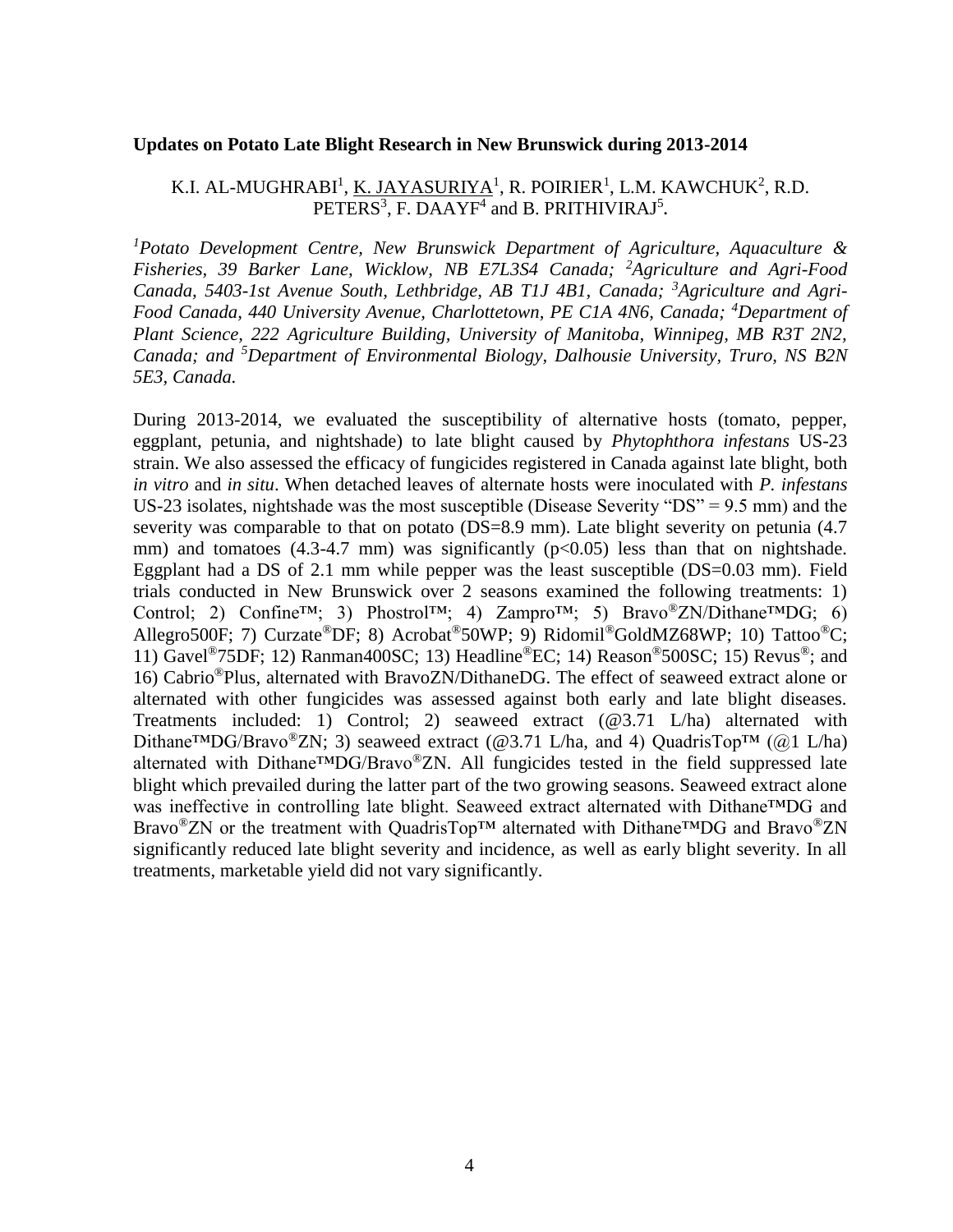### **What's in a wart? Insights from the genome of the potato wart pathogen** *Synchytrium endobioticum***.**

# D. L. JOLY, J. CULLIS, C. LEWIS, D. S. SMITH, M.-C. GAGNON, M. P. E. VAN GENT-PELZER, H. VAN DE GEEST, G. J. BILODEAU, T. A. J. VAN DER LEE, X. LI, P. J. M. BONANTS AND C. A. LÉVESQUE.

*Département de biologie, Université de Moncton, 18 avenue Antonine-Maillet, Moncton, NB E1A 3E9, Canada; (J.C., C.L., C.A.L.) Eastern Cereal and Oilseed Research Centre (ECORC), Agriculture and Agri-Food Canada (AAFC), 960 Carling Avenue, Ottawa, ON K1A 0C6, Canada; (D.S.S., X.L.) Canadian Food Inspection Agency (CFIA), 93 Mount Edward Road, Charlottetown, PE C1A 5T1, Canada; (M.-C.G., G.J.B.) Canadian Food Inspection Agency (CFIA), 3851 Fallowfield Road, Ottawa, ON K2H 8P9, Canada; and (M.P.E.v.G.-P., H.v.d.G, T.A.J.v.d.L, P.J.M.B.) Plant Research International, P.O. Box 16, NL-6700 AA, Wageningen, The Netherlands.*

Potato wart is a serious disease of cultivated potato (*Solanum tuberosum* L.) caused by the obligate biotrophic soil-borne chytrid fungus *Synchytrium endobioticum* (Schilb.) Perc. Even though the disease has been repeatedly reported in numerous locations around the world, its global distribution has been limited by strict quarantine and regulatory measures. In 2000, the US temporarily closed its border to imports of PEI potatoes following the discovery of the fungus, which has then been found subsequently in 2002, 2003, 2007, 2012 and 2014. Genome sequencing of plant pathogens is being increasingly used to improve our understanding of virulence mechanisms, as well as assisting regulatory agencies to develop molecular markers towards more sensitive and accurate detection methods. Isolates of *S. endobioticum* have been independently sequenced using Next-Generation Sequencing technologies, unravelling a reasonably small genome of ~20 megabases, for which educated annotation revealed under 6,000 genes. Being an intracellular holocarpic pathogen, *S. endobioticum* secreted proteins are prime candidates to look for virulence factors. Preliminary analyses revealed a relatively small secretome of ~250 putative secreted proteins. Interestingly, one family of secreted proteins represented almost a fifth of the entire secretome. Within this family, high rates of amino acid changes have been identified between two isolates, which suggests diversifying selection is acting on these genes. Functional assays will be developed to screen the function of these putative secreted proteins within plant tissues.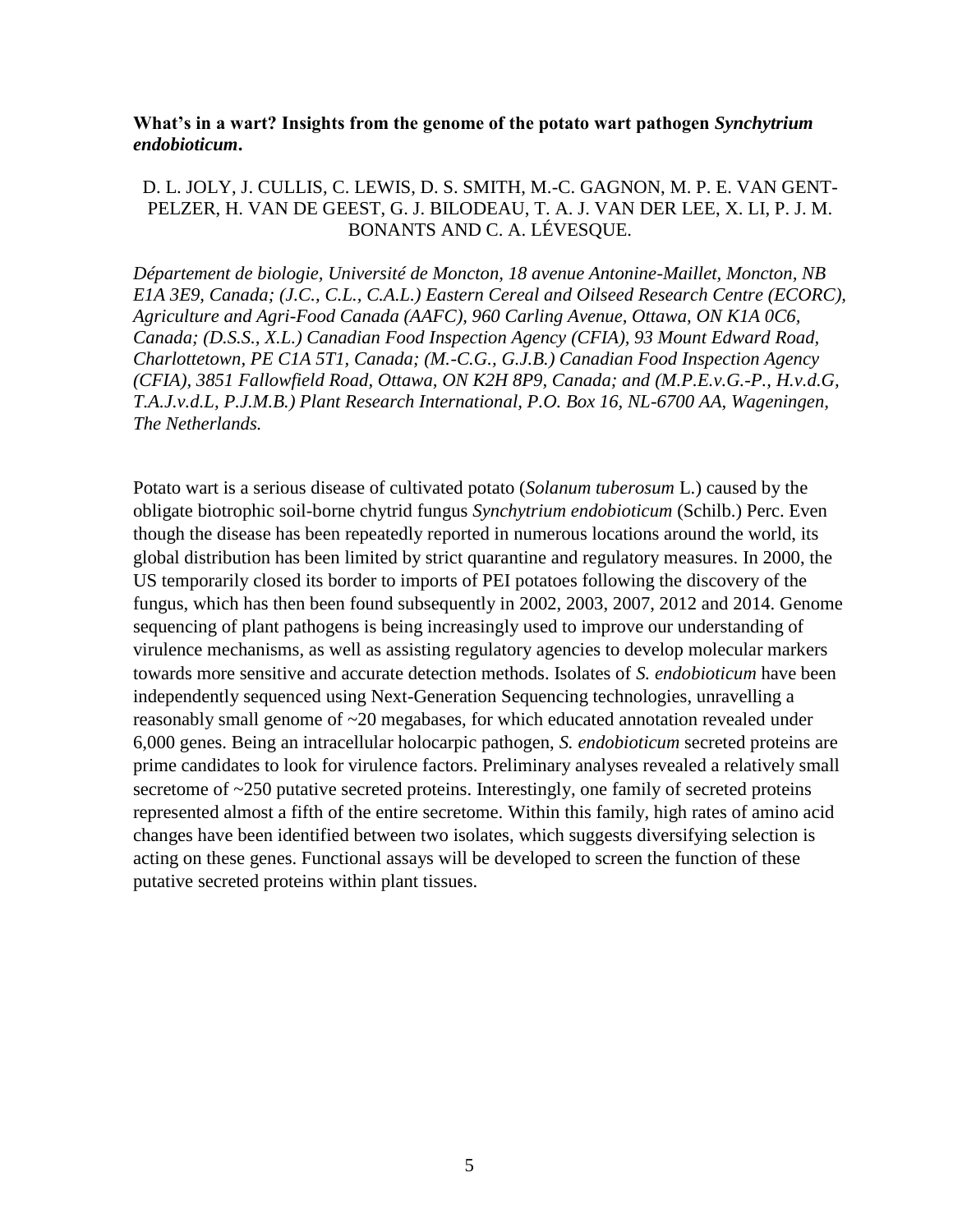# **Detection and quantification of** *Verticillium dahliae* **in soil of potato and strawberry fields and its distribution in PEI and Nova Scotia**

# G. WANG-PRUSKI, T. BORZA, A. GOVINDARAJAN, X. GAO, B. BEATON, K BEST, Z. GANGA, K. PRUSKI.

*Department of Plant and Animal Sciences, Faculty of Agriculture, Dalhousie University, Truro, NS B2N 5E3, Canada; (Z.G.) Cavendish Farms, New Annan, PE C1N 4J9 Canada; (B.B) PEI Department of Agriculture and Forestry, Charlottetown, PE C1A 7N8, Canada; and (K.B) Prospect Agri-Services, Cambridge Station, NS, B0P 1G0.*

*Verticillium dahliae* Kleb., in combination with other fungi, is responsible for the early dying syndrome of potatoes which causes important reduction of tuber yields. When present in strawberry fields, *V. dahliae* can also cause severe economic losses in production. As this fungus has a wide host range and microsclerotia has a long viability, assessing the amount of the inoculum in soil is needed for disease managementThe aim of this study was to detect and quantify the levels of *V. dalhiae* propagules in soil samples cultivated with potatoes, strawberries and rotating crops. Molecular methods, such as real-time quantitative PCR (qPCR), provide a faster quantification of *V. dalhiae* in soil samples compared to plating methods. Using a qPCR method, the distribution of *V. dalhiae* in soil was analyzed in four strawberry fields and two potato fields in Nova Scotia, and seven potato fields or fields with rotation crops in Prince Edward Island. The results showed that the qPCR allows the detection of as little as one cell per gram of soil. Higher levels of *V. dalhiae* propagules were found in potato fields and in fields previously cultivated with potatoes. The pathogen was also found in strawberries fields, but lower levels of the pathogen were determined, very likely due to the fumigation practices. Since fumigation is not permitted in Prince Edward Island, the pathogen will continue to represent a significant threat to the potato production.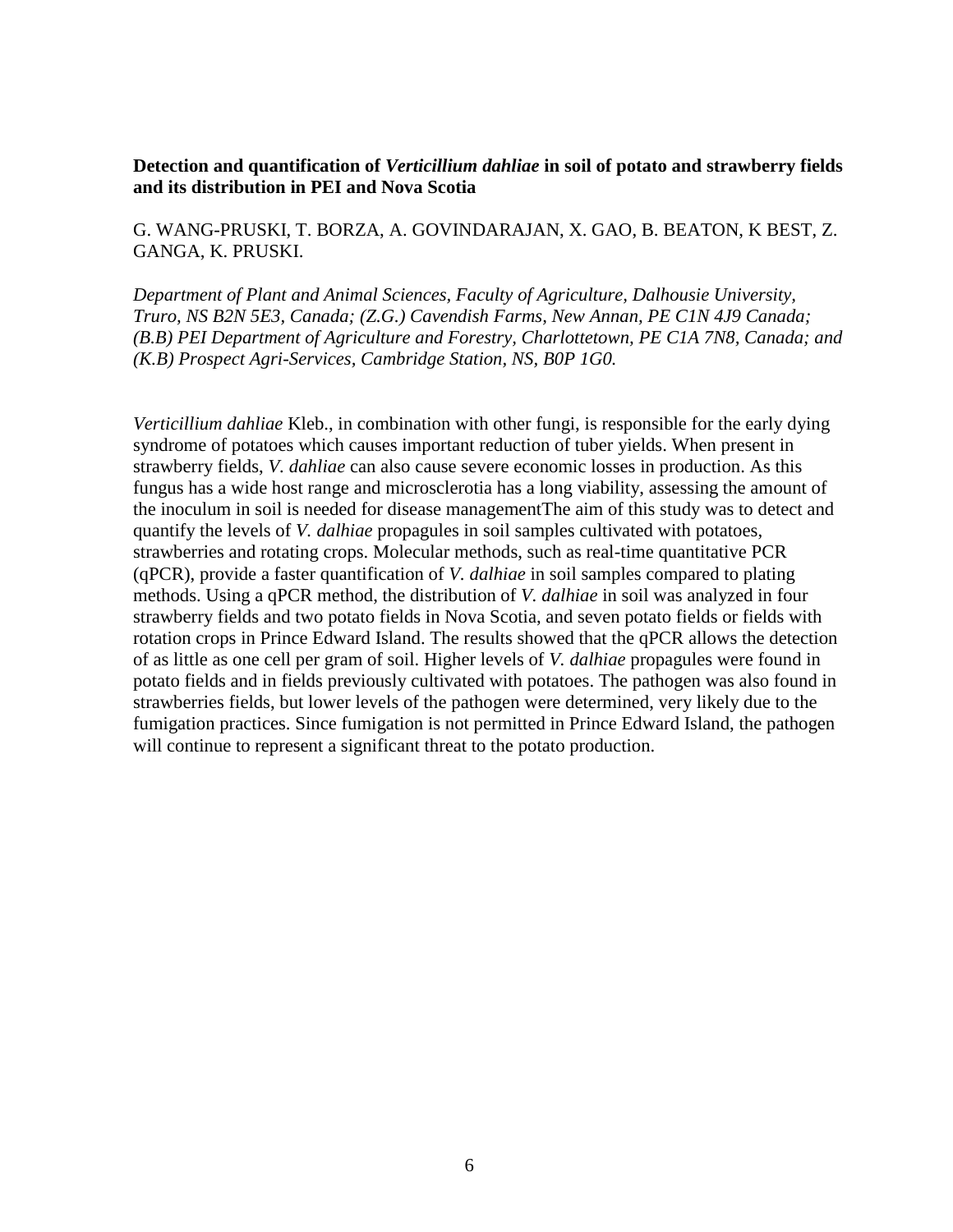# **Detection and quantification of** *Verticillium dahliae* **and** *Verticillium albo-atrum* **in potato and strawberry plants**

# T. BORZA, A. GOVINDARAJAN, X. GAO, R. PETERS, Z. GANGA, J. RAND, B. BEATON, K. BEST, K. PRUSKI AND G. WANG-PRUSKI

*Department of Plant and Animal Sciences, Faculty of Agriculture, Dalhousie University, Truro, NS B2N 5E3, Canada; (R.P.) Agriculture and Agri-Food Canada, Charlottetown, PE C1A 4N6, Canada; (Z.G.) Cavendish Farms, New Annan, PE C1N 4J9 Canada; (J.R) Ivan Curry School of Engineering, Acadia University, Wolfville, NS B4P 2R2 Canada; (B.B) PEI Department of Agriculture and Forestry, Charlottetown, PE C1A 7N8, Canada; and (K.B) Prospect Agri-Services, Cambridge Station, NS, B0P 1G0*

*Verticillium* spp. infect a broad range of plants. In potatoes and strawberries, *Verticillium* wilt causes decreased tuber and berries yields, respectively. In Atlantic Canada, the disease is caused mainly by two species, *V. dahliae* Kleb. and *V. albo-atrum* Reinke & Berthold. Previous work carried out in this geographical area, more than a decade ago, indicated high levels of infestation of potatoes with both *V. dahliae* and *V. albo-atrum,* while no such data is available for strawberries. A real-time quantitative PCR (qPCR) method was used for the detection and quantification of *V. dahliae* and *V. albo-atrum* in potato stems collected from fields in Prince Edward Island (PEI) and Nova Scotia (NS) and in strawberry plants harvested in fields from NS. For both pathogens, the detection limit using qPCR was 1 to 2 cells/gram of fresh tissue. All potato plants tested from PEI and NS were found positive for *V. dahliae*  (generally > 1000 cells/grams of plant tissue), but not for *V. albo-atrum*. *V. albo-atrum* was identified only in an experimental field in which plants were artificially inoculated with *V. albo-atrum* strain 1856. However, *V. dahlia*e was also identified in these plants, providing additional evidence that presently this pathogen has a ubiquitous distribution in potato plants grown in PEI and NS. The screening of strawberry plants allowed the detection of a few plants infested with *V. dahliae*, but not with *V. albo-atrum.* The level of infestation of strawberry plants was found to be very low compared to that observed in potato plants.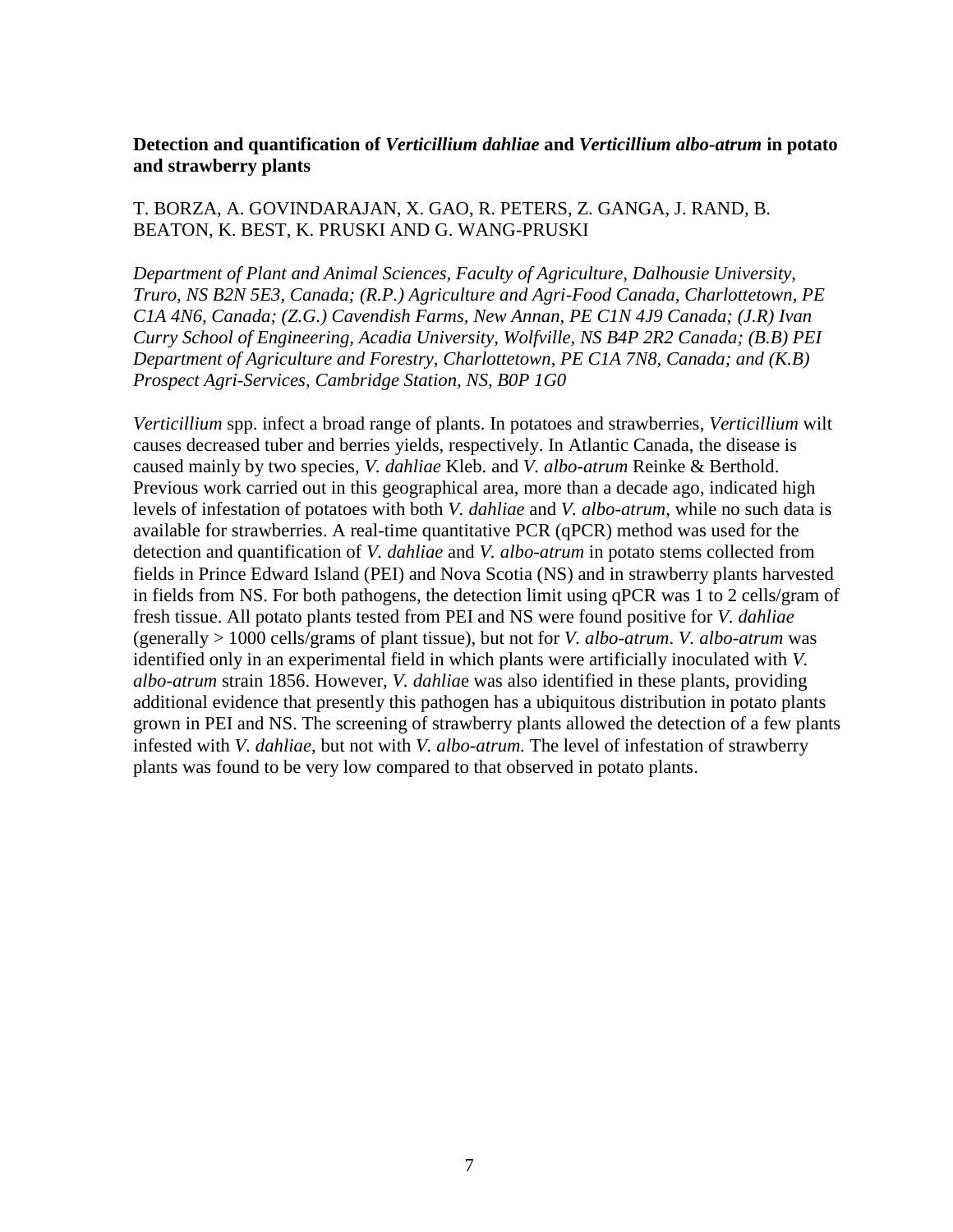# **Survey of Metalaxyl-m Resistance in Populations of the Potato Pink Rot Pathogen (***Phytophthora erythroseptica***) in Canada and Alternative Disease Management Strategies**

B. CRANE\*, R.D. PETERS, L.M. KAWCHUK, A. MACPHAIL, K.A. DRAKE, D. GREGORY and K. MACDONALD.

*Agriculture and Agri-Food Canada, Crops and Livestock Research Centre, 440 University Ave., Charlottetown, PE C1A 4N6, Canada; (L.M.K) Agriculture and Agri-Food Canada, Lethbridge Research Centre, Lethbridge, AB T1J 4B1, Canada.*

Pink rot, caused by the pathogen *Phytophthora erythroseptica,* is a common disease of potatoes in Canada. Pink rot is most prevalent in wet growing conditions in autumn which contribute to pathogen spore release and tuber infections. Traditionally, pink rot has been managed with metalaxyl-m (Ridomil Gold ®) applications either in-furrow at planting or as a foliar spray during the growing season. In recent years, isolates of *P. erythroseptica* resistant to metalaxylm have appeared in potato growing regions of Canada, including the Maritime provinces. In 2013, a two-year national survey was initiated to assess the distribution of resistant strains of *P. erythroseptica* in Canada. Samples of infected tubers from across Canada were used to obtain isolates of the pathogen for testing for metalaxyl-m resistance using an *in vitro* agar assay. Resistant strains were recovered from Prince Edward Island, New Brunswick, Nova Scotia, Ontario, and Manitoba in 2013. This indicates an expansion in range and distribution of metalaxyl-m resistant isolates of *P. erythroseptica* is occurring in Canada. Therefore, alternative management strategies need to be assessed to provide protection against tuber infection by *P. erythroseptica*. In 2014, a field study was conducted to test the efficacy of infurrow applications of Serenade SOIL ®, Ridomil Gold ®, Presidio ®, Phostrol ®, an experimental treatment, and foliar applications of Phostrol ® to suppress tuber infections by metalaxyl-m sensitive or metalaxyl-m resistant isolates of *P. erythroseptica* during planting and in wet growing conditions in autumn. Ridomil Gold ® provided the greatest suppression of seed piece decay by the metalaxyl-m sensitive isolate in the study, but did not suppress infection by the resistant isolate. Plots with other chemical treatments yielded seed piece decay similar to that of the inoculated control for both the metalaxyl-m sensitive and resistant *P. erythroseptica* isolates. All treatments suppressed tuber infection by the metalaxyl-m sensitive isolate during wet autumn growing conditions compared to the inoculated control. Foliar Phostrol ®, Presidio ®, and an experimental treatment provided the greatest suppression of tuber infection by the metalaxyl-m resistant isolate during wet autumn growing conditions relative to the inoculated control. In-furrow treatment of Phostrol ®, Serenade ® or Ridomil Gold  $\otimes$  did not provide control of tuber infection by the metalaxyl-m resistant strain. These results suggest that there are some potential new management strategies to control pink rot infections caused by metalaxyl-m resistant strains of *P. erythroseptica* that continue to spread across Canada.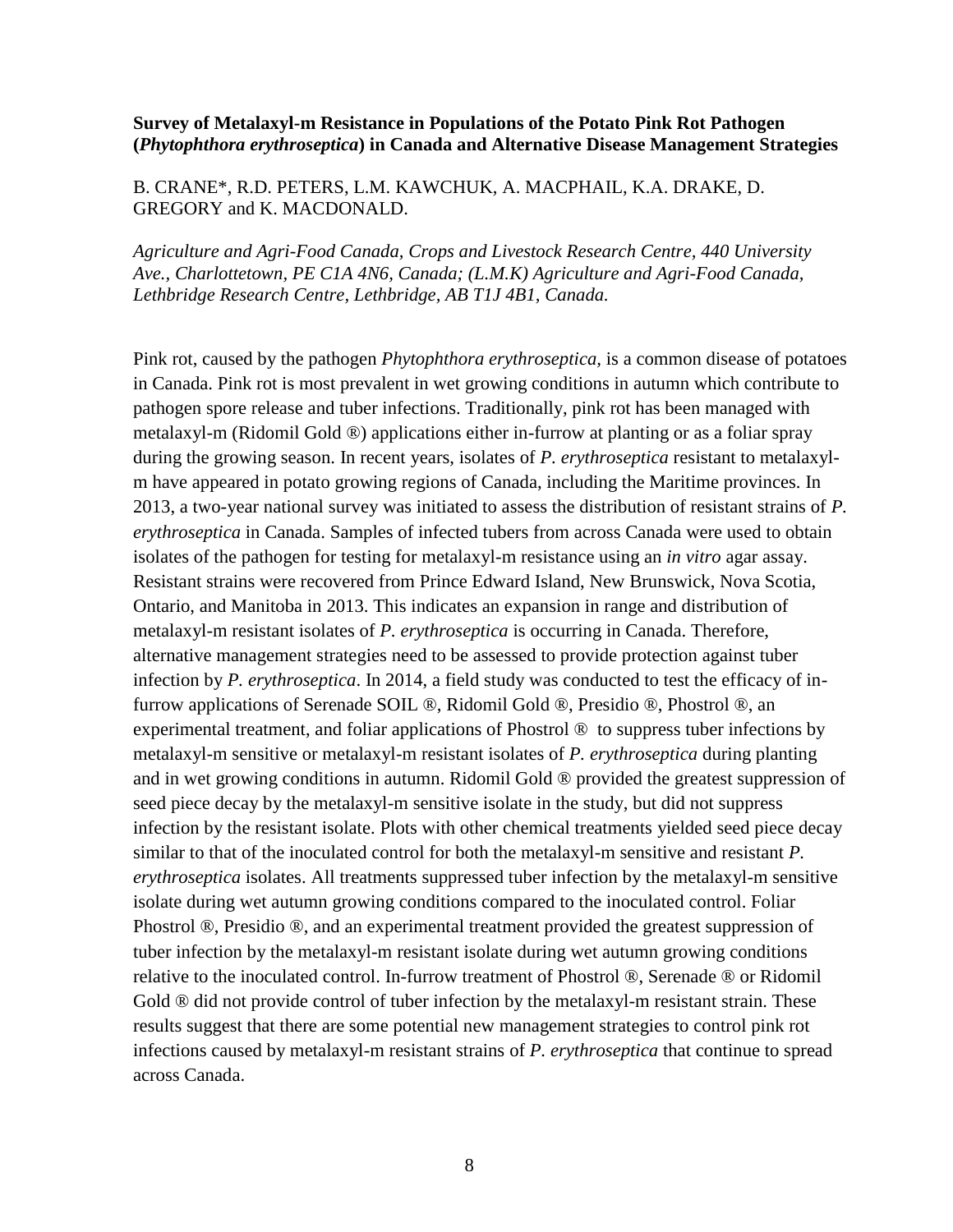## **Identification of Pathogenic** *Fusarium* **Species in Carrots and Their Qualification in Soil**

## H. LU\*, G. WANG-PRUSKI, R.D. PETERS, J. DRISCOLL, and S. ASIEDU

*Agriculture and Agri-Food Canada, Crops and Livestock Research Centre, 440 University Ave., Charlottetown, PE C1A 4N6, Canada; (L.M.K) Agriculture and Agri-Food Canada, Lethbridge Research Centre, Lethbridge, AB T1J 4B1, Canada.*

In recent years, the carrot producers in Prince Edward Island (PEI) suffered a great loss due to the development of dry rot caused by *Fusarium* pathogens. *Fusarium* spp. is the major pathogen that threatens the PEI carrot industry. Two major pathogenic species, *F. avenaceum* and *F. oxysporum*, have been detected in carrot fields in PEI. To distinguish pathogenic *Fusarium* spp. from other non-pathogenic fungi and monitor the infection level of those pathogens in soil, a highly sensitive detection method is required. To achieve this goal, a fast and sensitive real-time quantitative polymerase chain reaction (qPCR) method has been developed. Species-specific primers targeting a short fragment (less than 200 bp) of DNA were designed for distinguish the pathogenic *Fusarium* spp. from other soil fungi. This method would be able to accurately detect and quantify *F. avenaceum* and *F. oxysporum* and the number of fungal propagules presented in soil of carrot fields, which will be valuable for developing and testing management strategies to control the pathogenic *Fusarium* spp.

Key words: *Fusarium* dry rot, Detection and quantification of soil pathogens, qPCR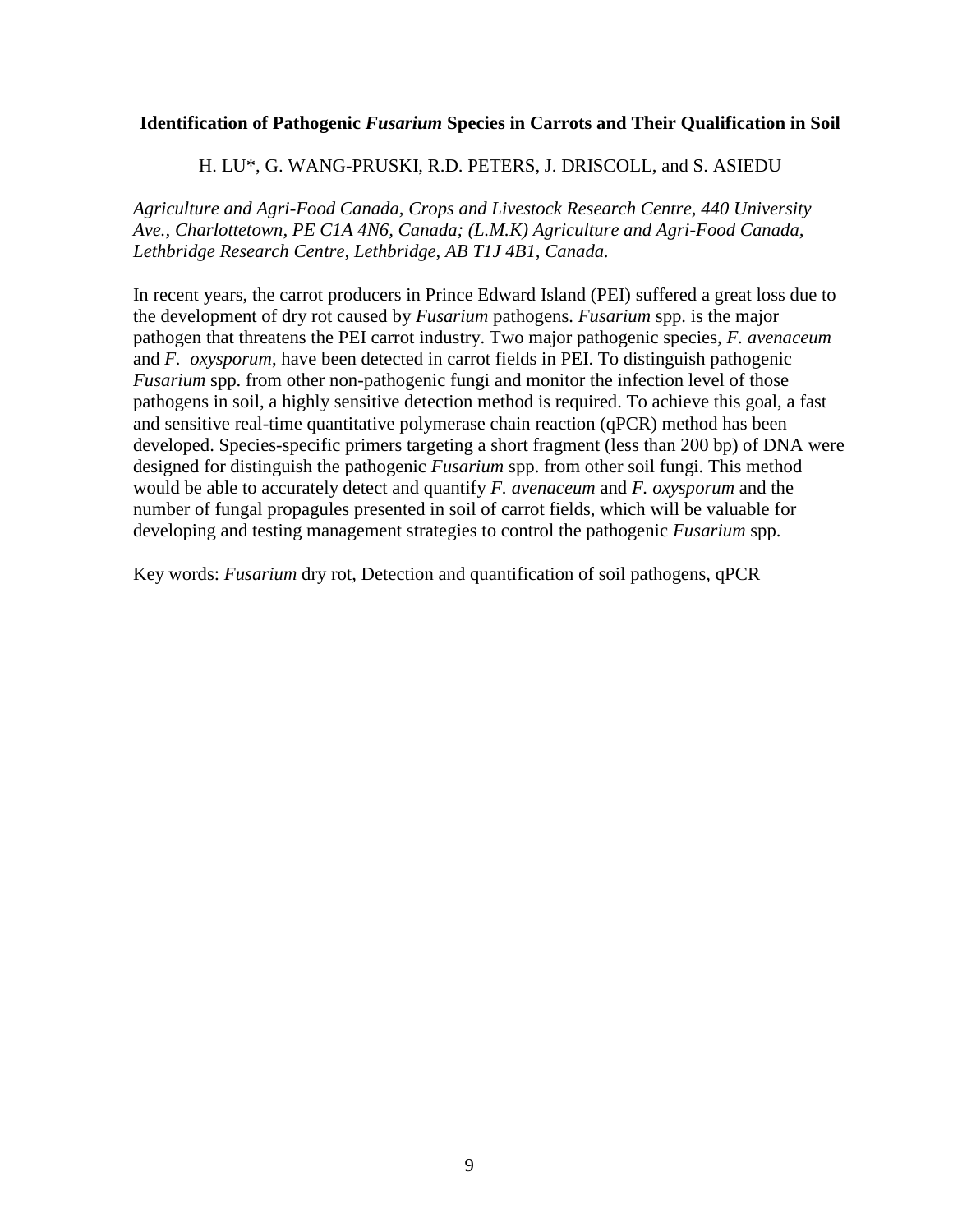#### **Re-classification of potato isolates of** *Pectobacterium wasabiae* **as** *Pectobacterium kelmani*

#### X. LI, K. YUAN, and S.H. DE BOER

# *Canadian Food Inspection Agency, Charlottetown Laboratory, 93 Mount Edward Road, Charlottetown, PE C1A 5T1, Canada*

With a narrow host range, *Pectobacterium wasabiae* (formerly *Erwinia carotovora* subsp. *wasabiae*) was originally described as the causal agent of soft rot of horseradish (*Eutrema wasabi* Maxim.) back in 1987 in Japan. Recently, a group of pectolytic bacteria causing potato tuber decay, aerial stem rot, and/or blackleg-like symptoms in Europe, NA and some other potato production regions were classified as *P. wasabiae* based mainly on phylogenetic and molecular methodologies. Further investigation on phenotypical characterization indicated that these potato-associated strains differed from the four typical horseradish *P. wasabia* strains. The potato strains were positive in utilizing or acidification of lactose, melibiose and raffinose, while the four horseradish *P. wasabiae* strains from Japan were all negative. Revisiting the phylogenetic trees in published studies indicated the presence of phylogenetical differences between these two groups of bacteria. In order to define the classification of the potato strains of the pathogen, we selected a typical isolate CFIA 1002 for decoding its genome sequences using paired-end Illumina HiSeq sequencing technology with TrueSeq V3 chemistry. Sequencing resulted in 8,682,640 reads (insert size of 300 bp) totaled 876,946,640 bp, with approximately 175X genome coverage. Comparative genomic analysis of the draft genome sequences of CFIA 1002 with WPP163 from USA, SCC3193 from Europe, and the original *P. wasabiae* strain CFBP3394 suggested a need for reclassification of potato isolates, including potato isolates from the US and European, as a new species, we suggest naming *Pectobacterium kelmani.* Species-specific real-time PCR assays were developed for diagnostic purpose.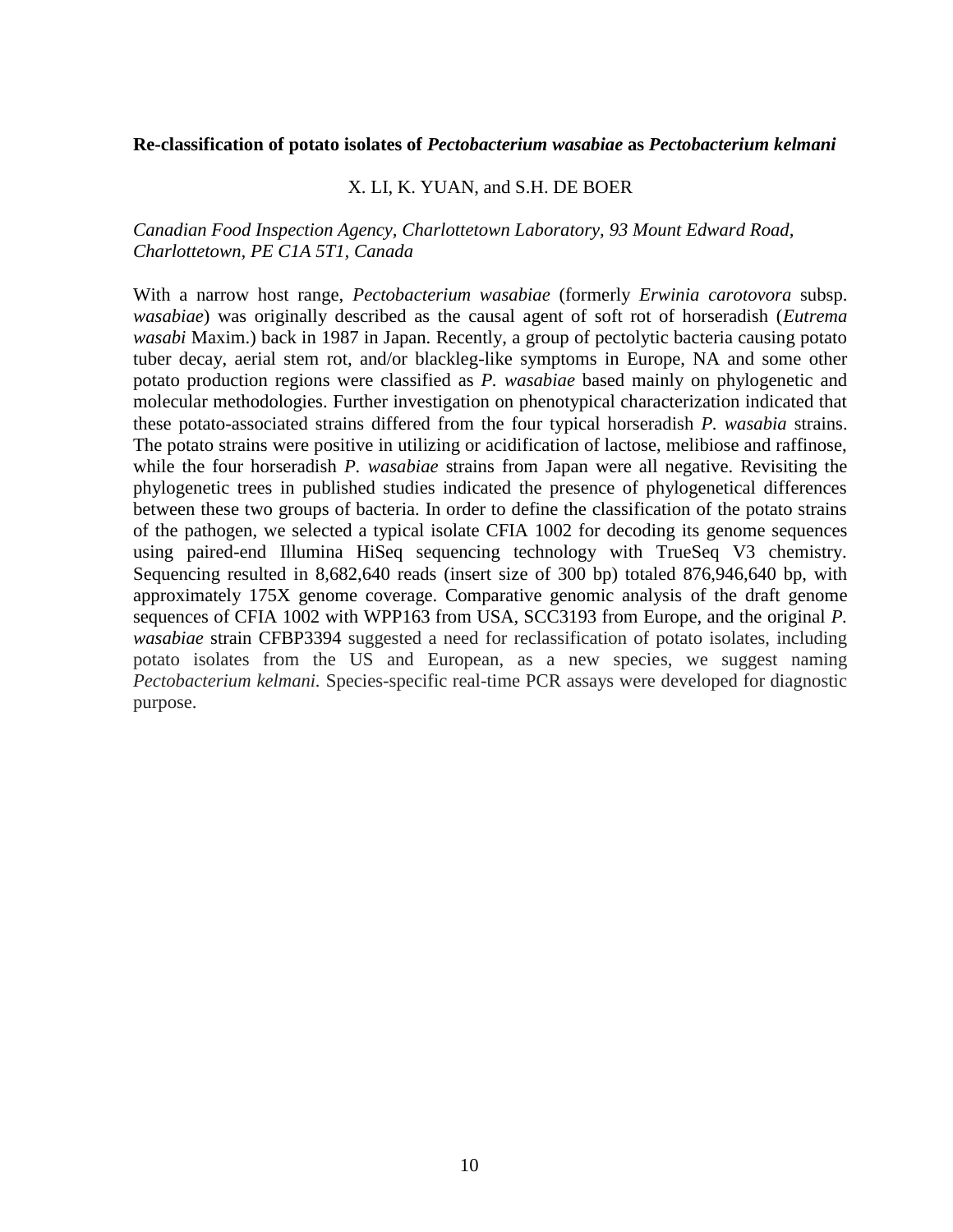#### **Detection and identification of** *Xylella fastidiosa* **from maple trees**

#### KAT YUAN, XIANG LI

*Canadian Food Inspection Agency, Charlottetown Laboratory, 93 Mt Edward Rd, Charlottetown, PE C1A 5T1, Canada*

*Xylella fastidiosa* causes leaf scorch in more than 100 plant species of agricultural importance. For instance, *X. fastidiosa* subsp. *fastidiosa*, the causal agent of Pierce's Disease (PD) of grapevine, has been considered a regulated pathogen due to the economic losses caused to the grape industry. As a North American indigenous pathogen, *X. fastidiosa* subsp. *multiplex* infects many shade trees and other plant hosts, some of which are also the host plants of the PD pathogen, such as almond. Therefore, rapid diagnostics and differentiation of these two closely related pathogens are important for effective management and prevention of PD caused by *X. f. fastidiosa.* In this study, four samples (M1, M2, U1 and U2) were collected from maple trees showing typical symptoms of bacterial leaf scorch. Isolation of *X. fastidiosa* was attempted using selective media. *X. fastidiosa*-like colonies were obtained on isolation plates from one of the samples after more than 15 days incubation. The isolate was identified as *X. fastidiosa* in a species-specific PCR assay using a common primer set RST31/RST33, resulting in amplification of a 737bp DNA amplicon which was cloned for detailed sequencing analysis. Further analysis of the isolate using a PD-specific TaqMan real-time PCR assay indicated that this bacterium was not the PD pathogen *X. fastidiosa* subsp. *fastidiosa.* Based on comparison with published literature, it is likely that the causal agent of the diseased maple trees belongs to *X. fastidiosa* subsp. *multiplex*.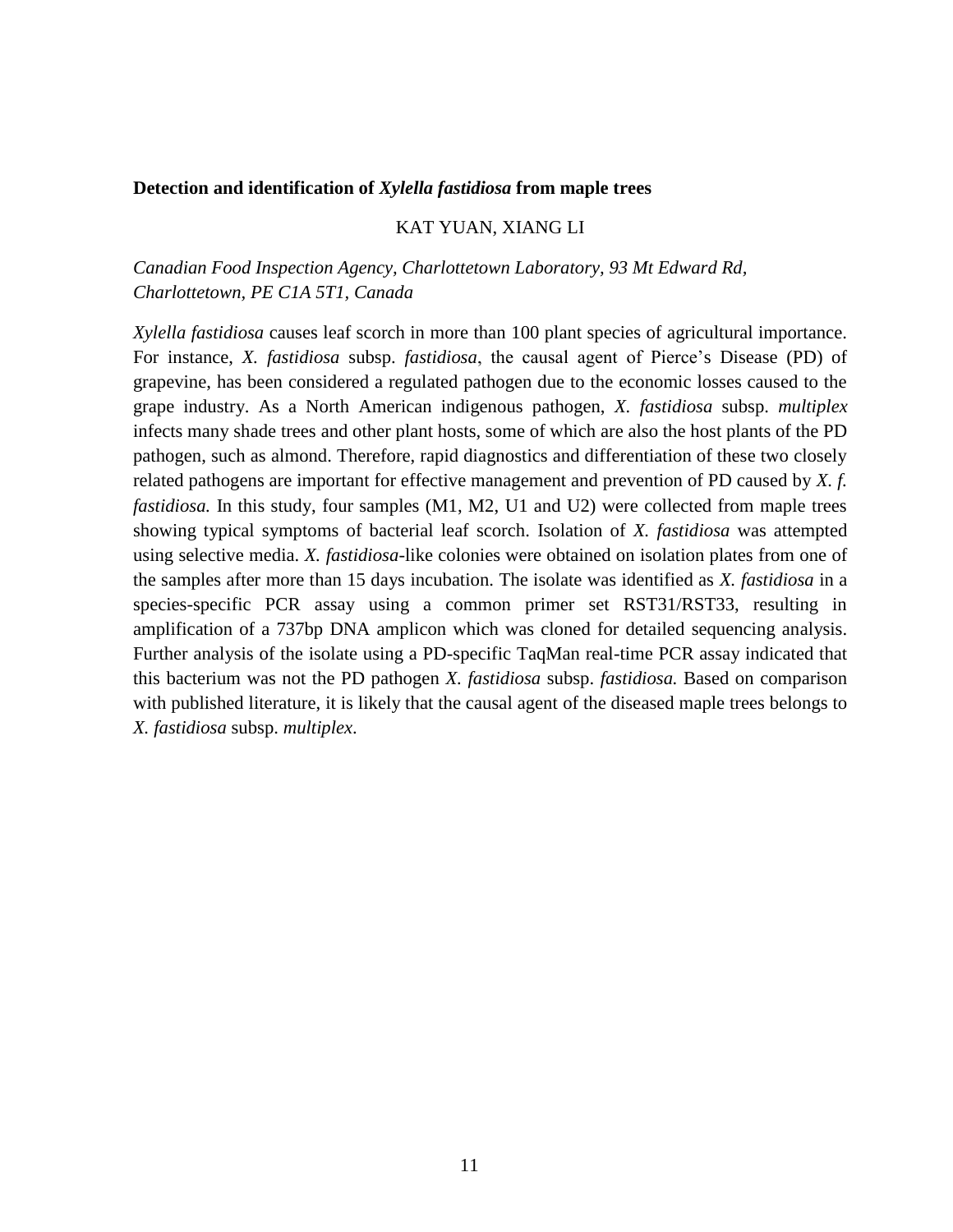## **Characterization of the molecular mechanisms involved in the** *Pseudomonas fluorescens* **LBUM223 /** *Streptomyces scabies* **interaction leading to the biocontrol of potato common scab**

#### M. FILION, T. ARSENEAULT, C. GOYER

*Université de Moncton, Department of Biology, 18 Antonine-Maillet, Moncton, NB, E1A 3E9, Canada. (C.G.) Potato Research Centre, Agriculture and Agri-Food Canada, 850 Lincoln Road, Fredericton, NB, E3B 4Z7, Canada*

Common scab of potato, caused by *Streptomyces scabies*, is an economically important disease. There are currently no efficient measures to control common scab. We have previously determined that *Pseudomonas fluorescens* LBUM223 showed antagonistic properties against *S. scabies* under *in vitro* conditions, mainly due to the production of the antimicrobial compound phenazine-1-carboxilic acid (PCA). In this study, we investigated if LBUM223 was able to control common scab under growth chamber and field conditions, and also evaluated the contribution of three mechanisms in controlling common scab development: 1) antibiosis; 2) induced systemic resistance; 3) and transcriptional alteration of the pathogen's virulence gene expression. The results obtained in growth chamber experiments and field trials were congruent and suggested that PCA production by LBUM223 is required to significantly reduce scab development on potato. Although no reduction in *S. scabies* population was observed in the rhizosphere or geocaulosphere in the presence of LBUM223, a significant reduction in *txtA*  expression in *S. scabies,* encoding the production of thaxtomin A, a phytotoxic virulence factor, was observed in the geocaulosphere starting at 10 weeks following planting. Furthermore, LBUM223 did induce long-term overexpression of several defense-related genes in potato, but this systemic response did not seem to significantly contribute to disease control. Taken together, these results suggest that *Pseudomonas fluorescens* LBUM223 controls common scab development not by antibiosis or by stimulating plant defense responses, but instead reduces *S. scabies* thaxtomin A production in the geocaulosphere, leading to reduced virulence and symptoms development.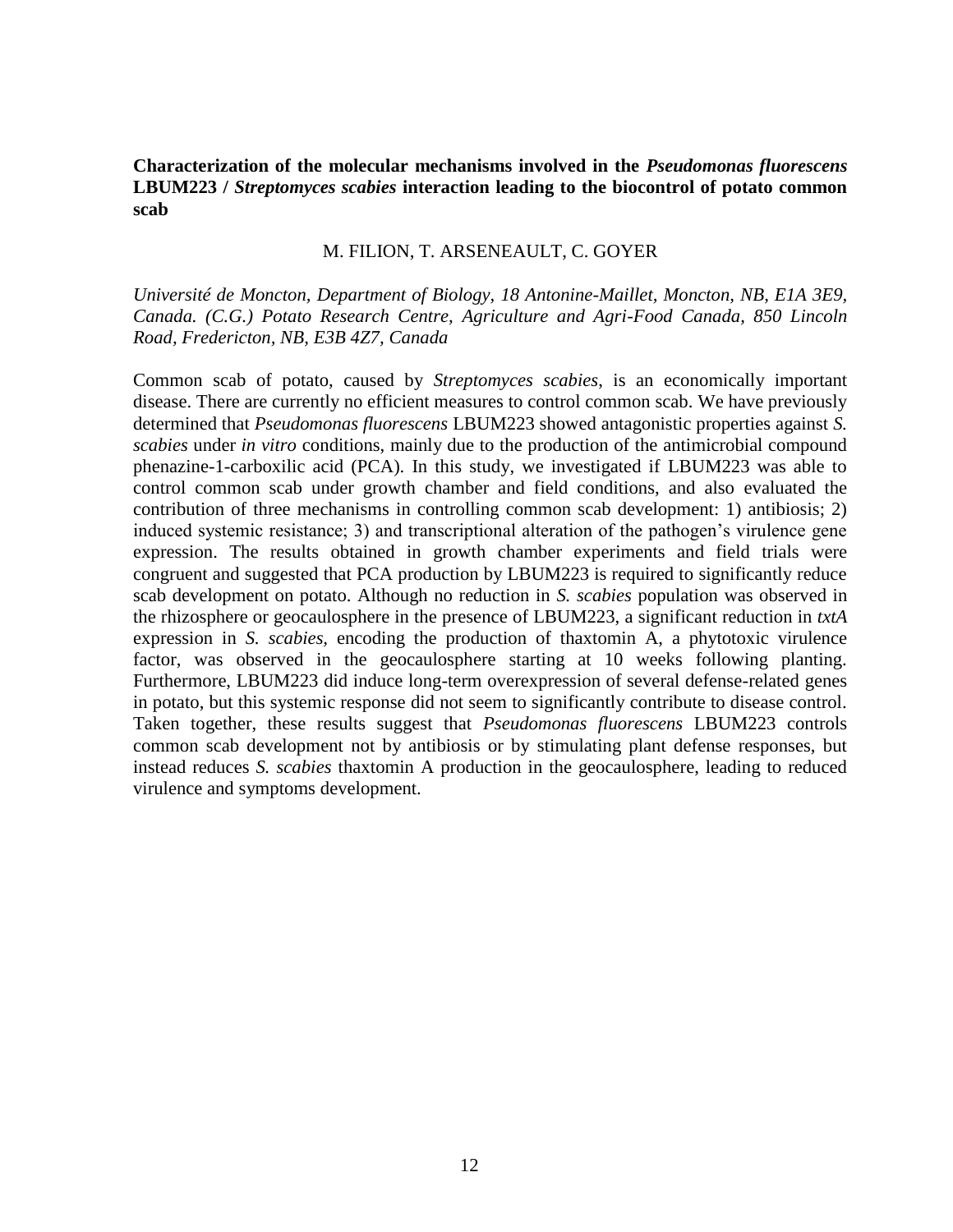**Viruses detected in Canadian potato lots – a brief summary of potato regulatory testing for the past 10 years**

#### H. XU

# *Canadian Food Inspection Agency, Charlottetown Laboratory, 93 Mount Edward Road, Charlottetown, PE, C1A 5T1, Canada*

Over fifty viruses have been reported world-wide to infect potato naturally. Most of them have plus-sense ssRNA as their genome that is composed of one or more RNA molecules. Five species in the family of *Germiniviridae* have ssDNA as their genome and 3 species in the families of *Rhabdovirudae* and *Bunyaviridae* have negative-sense ssRNA as their genome. In the seed potato certification program in Canada, seed potato lots are indexed for all viruses and a viroid – *Potato spindle tuber viroid*. Eleven viruses have been confirmed to infect potato naturally. Four of the 11 viruses, *Potato virus S* (PVS), *Potato virus X*, *Potato virus Y* (PVY, the common strain) and *Potato leafroll virus*, have a wide distribution across the country and their incidence in seed potato lots is quite low except that of PVS. The diversity of PVY strains appears to be increasing. *Potato latent virus*, *Tobacco rattle virus* and *Alfalfa mosaic virus* have been detected in some potato fields in isolated areas. *Potato mop-top vi*rus (PMTV) was confirmed to have a nation-wide distribution 10 years ago. However, the incidence of PMTV is quite low and tuber necrotic symptoms induced by PMTV infection was only detected from tubers of a few susceptible potato cultivars. *Potato virus M* and *Potato virus A*  have become minor potato pathogens and are hardly detected in seed potato lots for the past 10 years. All regulatory potato testing indicated that *Potato aucuba mosaic virus* was not present in commercial potato plot. Some viruses stated in published literatures to be present in North America may not present in Canadian potato lot at all.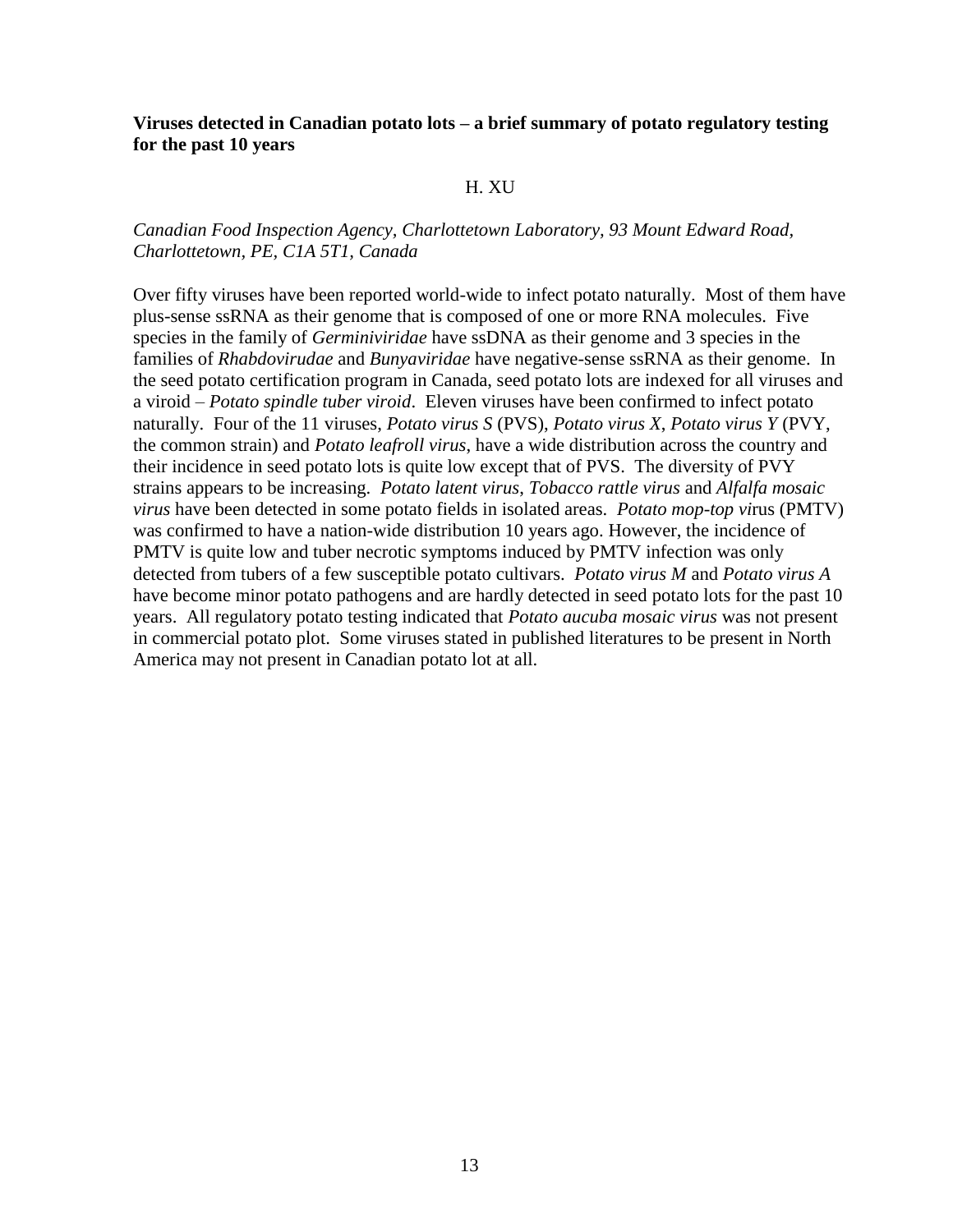#### **Potato virus Y strains transmit mechanically from one plant to another**

### MANPHOOL FAGERIA, X. NIE, A. GALLAGHER, AND MATHURESH SINGH

*Agricultural Certification Services Inc., 1030 Lincoln Road, Fredericton, NB, E3B 8B7, Canada and (X.N.) Potato Research Centre, Agriculture and Agri-Food Canada, Fredericton, NB, E3B 4Z7, Canada*

Emergence of different PVY strains including tobacco veinal necrosis ( $PVY^N$ ), recombinant N:O ( $PVY^{N:O}$ ), and potato tuber necrosis ( $PVY^{NTN}$ ) are of increasing concern for potato crops across North America. There are several reports confirming aphid-mediated current season spread of PVY but information on mechanical transmission of PVY from plant to plant is inadequate. The goal of this study was to determine whether PVY strains transmit mechanically through tuber cutting and plant wounding in Shepody and Russet Norkotah. In the case of mechanical transmission of PVY through tuber cutting, after one infected tuber was cut with a knife, four uninfected tubers were cut consecutively with the same knife. The knife was not disinfected between these cuts. Wounding was induced mechanically in the plants maintained in the greenhouse using six methods described in brief below: Bouncing healthy plants against PVY infected ones; metal brushing of the leaflet of an infected plant followed by brushing on the leaflet of the healthy plant; hammering of the leaflet from an infected and a healthy plant together; carborundum rubbing between the leaflet of the healthy and the leaflet of the infected plant; squeezing of the twigs of the healthy and the infected plant together, and untreated control. These methods facilitated sap exchange between the healthy and infected plants. In particular, we intended to design these methods such that they mimic field operations to the greatest extent possible. Results demonstrated that there was no PVY transmission due to seed cutting but there was a high level of PVY transmission due to all the plant wounding methods except in the control. The second part of the investigation is in progress where we aim to investigate the pattern of PVY movement in the potato plant following mechanical inoculation.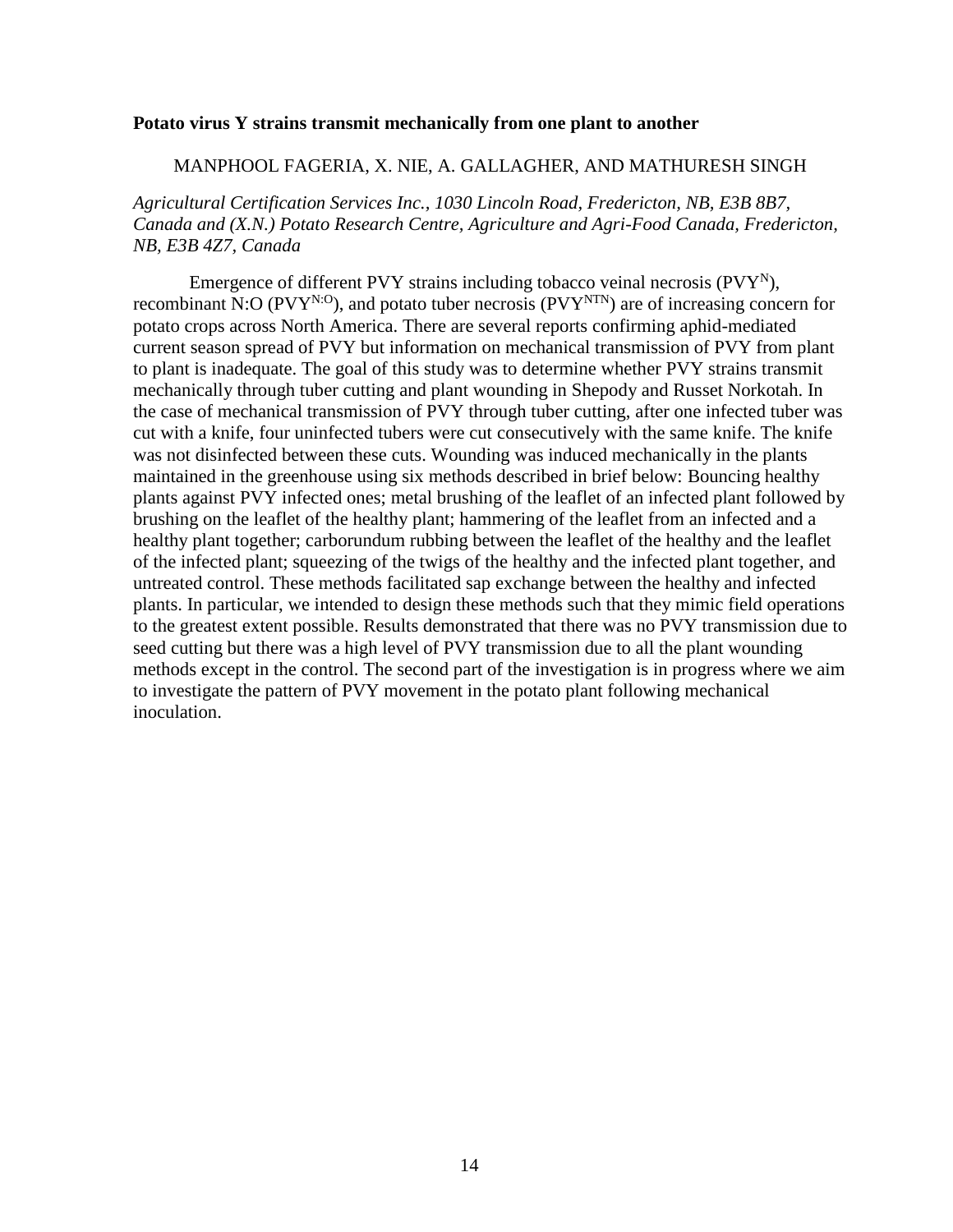#### **Development of a PCR based detection system for five prominent viruses of strawberry.**

# T.D.B. MACKENZIE, A.G.E. GALLAGHER, M. SINGH

# *Agricultural Certification Services Inc., 1030 Lincoln Road, Fredericton, NB, E3B 8B7, Canada*

The cultivated strawberry (*Fragaria x ananassa*) is a valuable perennial crop, whose productive lifespan and berry yield is often limited by a number of viruses. We have developed a sensitive PCR detection procedure for five of these viruses: Strawberry Mild Yellow Edge (SMYEV), Mottle (SMoV), Vein Banding (SVBV), Crinkle (SCV), and Pallidosis Associated (SPaV) viruses. The five viruses can be transmitted by vegetative propagation of the plants, with varying persistence in different insect vectors, and are usually asymptomatic alone, only causing disease with combined infections, thus virus detection and epidemiology in strawberry is complex and difficult. Our procedure allows for screening large numbers of strawberry leaves harvested at any time in the season, growth stage or level of symptomology of the plant, and can also be used to detect viruses in wild strawberry plants, which can act as a natural virus reservoir. Processing typically takes two days, separated into viral nucleic acid extraction first, followed by a two-step cDNA synthesis/PCR protocol with proprietary primers targeting each virus. The full five-virus screen can be processed simultaneously as two multiplex PCRs for SMYEV, SMoV, SPaV and SVBV, SCV respectively, although simplex or other custom multiplex PCR protocols can also be performed. We routinely process composite samples of several plants mixed together to more cost-effectively screen for uncommon viruses across a large number of plants. This procedure has been commercialized by Agricultural Certification Services, Inc. to service private industry, governmental and research needs beginning in the 2014 growing season.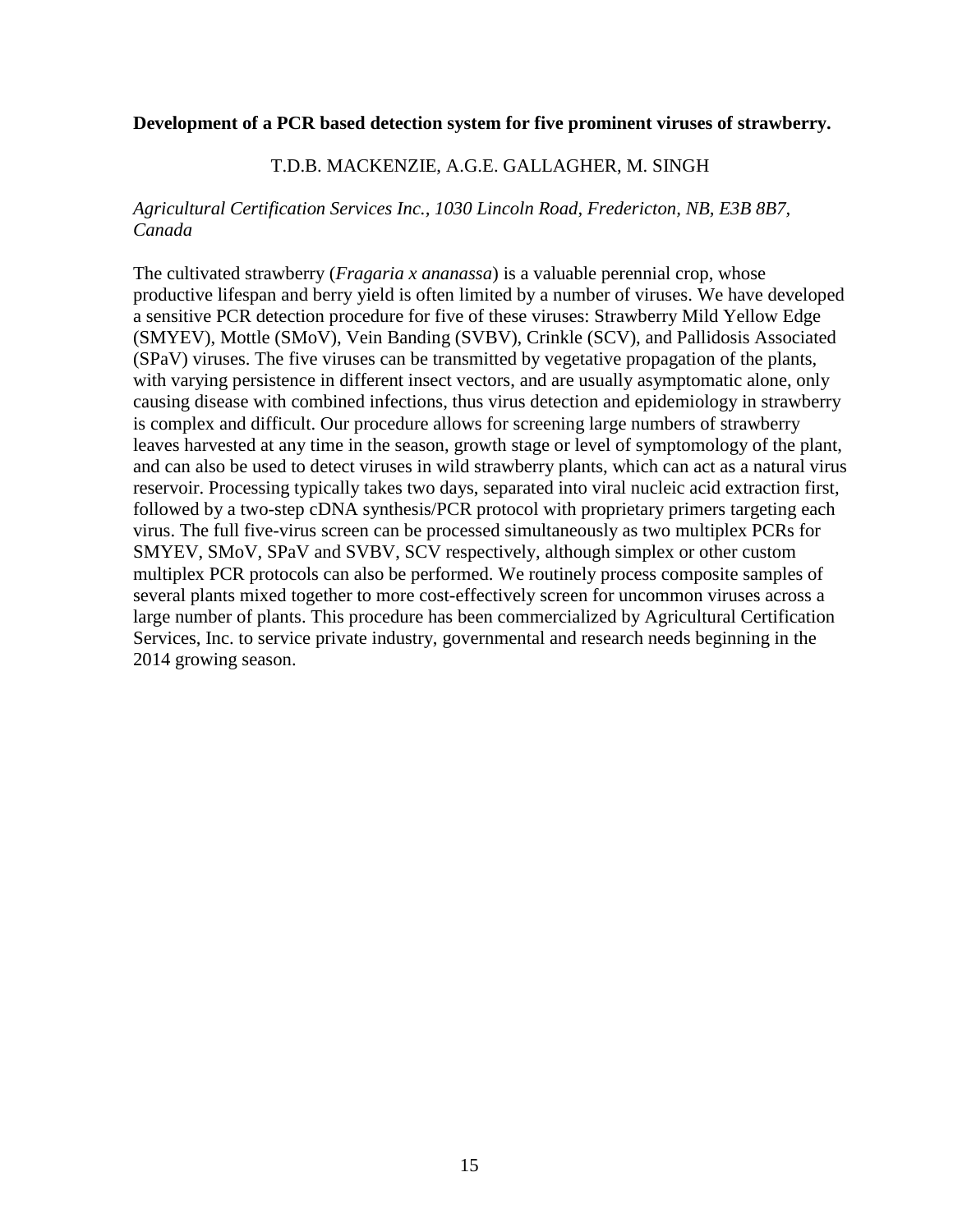### **The changing epidemiology of tomato and potato late blight in Canada**

# R.D. PETERS<sup>1</sup>\*, L.M. KAWCHUK<sup>2</sup>, F. DAAYF<sup>3</sup>, K.I. AL-MUGHRABI<sup>4</sup>, A. MACPHAIL<sup>1</sup>, D.  ${\rm GREGORY^1}$ , K.A.  ${\rm DRAKE^1}$ , M.  ${\rm TRENHOLM^1}$ , and B.  ${\rm CRANE^1}$

*<sup>1</sup>Agriculture and Agri-Food Canada, Charlottetown, PE Canada; <sup>2</sup>Agriculture and Agri-Food Canada, Lethbridge, AB Canada; <sup>3</sup>University of Manitoba, Winnipeg, MB Canada; <sup>4</sup>New Brunswick Department of Agriculture, Aquaculture and Fisheries, Wicklow, NB Canada*

Late blight of tomato and potato, caused by *Phytophthora infestans*, has caused significant economic losses in Canada in recent years. National surveys conducted since 2010 have documented the introduction and spread of novel genotypes of the pathogen, including US-22, US-23 and US-24, which have been responsible for most documented cases of disease. Longdistance transmission of genotypes on infected tomato transplants or potato seed has occurred, in addition to the common local transport of sporangia via wind and rain. In isolated instances, evidence for the generation of novel strains via sexual recombination has also been obtained. These novel pathogen strains have shown differences in host preference as well as sensitivity to fungicides used to control late blight. For example, US-23, which now dominates most pathogen populations in Canada, is highly aggressive on tomato foliage and fruit and potato tubers, but less aggressive on potato foliage. The spectrum of sensitivity to metalaxyl-m found in populations of US-23 is shifting from sensitive to increased resistance to this chemical. Tomatoes, either as infected transplants in garden centres or in home gardens, have become significant sources of infective propagules that can initiate disease in adjacent potato crops. The changing dynamic of late blight in Canada has forced both tomato and potato industries to reconsider their disease management strategies.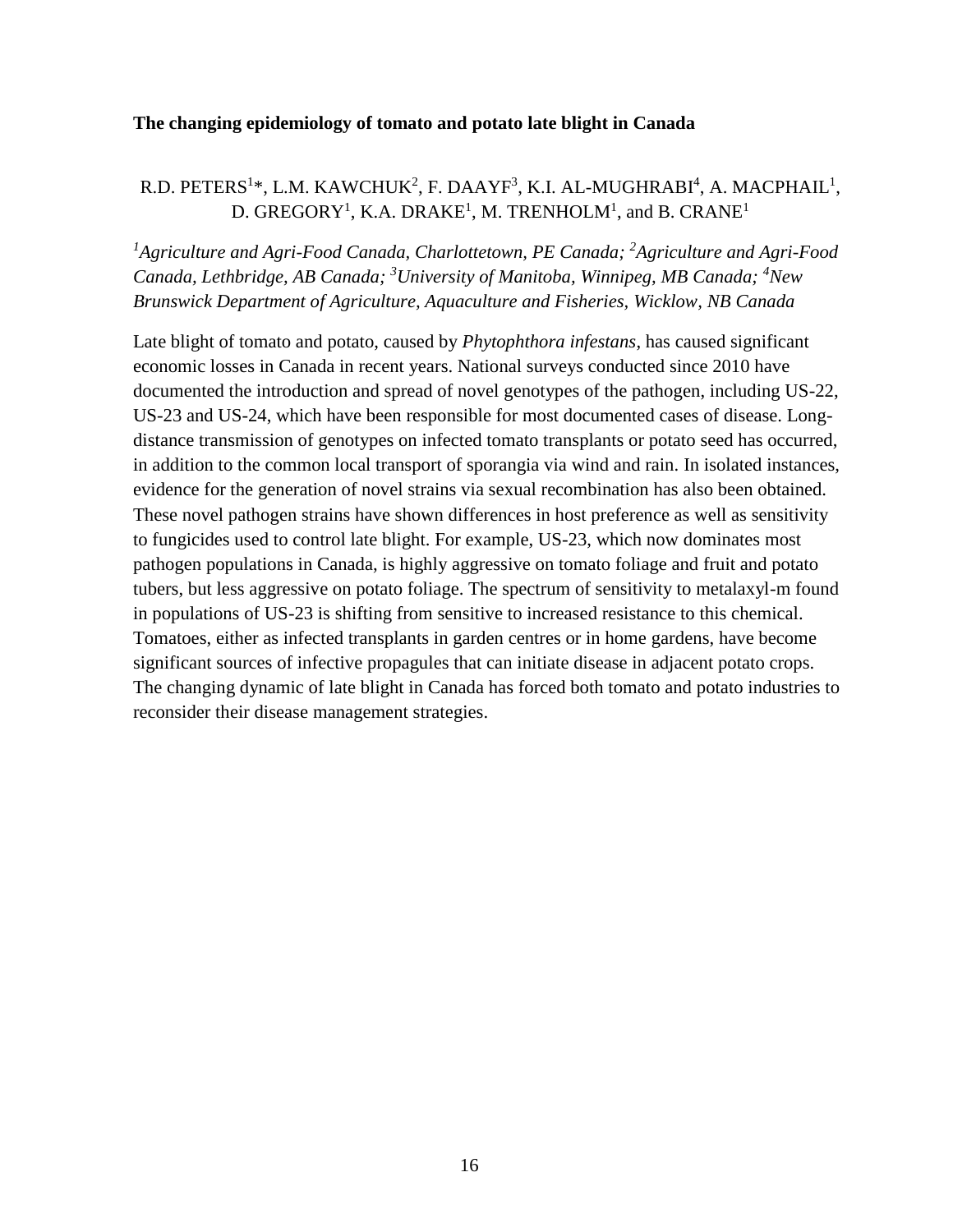## **Occurrence of potato tuber damaging viruses in Canada and evidence of genome reassortment and RNA recombination in** *Potato mop-top virus*

# XIANZHOU NIE<sup>1</sup>\*, VIRGINIA DICKISON<sup>1</sup>, XINXI HU<sup>2</sup>, XINGYAO XIONG<sup>2</sup>, and MATHURESH SINGH<sup>3</sup>

# *<sup>1</sup>Potato Research Centre, Agriculture and Agri-Food Canada, Fredericton, NB Canada; <sup>2</sup> College of Horticulture and Landscape, Hunan Agricultural University, Changsha, Hunan, China; <sup>3</sup> Agricultural Certification Services, Fredericton, NB Canada;*

In recent years, incidences of potato tubers exhibiting external and/or internal necrosis have been observed in potatoes in Canada as well as many other countries. Several viruses including *Potato virus Y* tuber necrosis strain (PVY<sup>NTN</sup>), *Potato mop-top virus* (PMTV) and *Tobacco rattle virus* (TRV) have been linked to the tuber necrosis. Various biological, serological and molecular approaches have been used to unveil the tuber necrosis-causing viral pathogens. The complete genome comprising three genomic RNAs of three Canadian and two Chinese isolates of potato mop-top virus were sequenced and analyzed. Two ORFs were found in RNA1 of 6.1 kb, encoding a readthrough RdRp. A CP-readthrough protein was encoded by RNA2 of 3.1 kb. Four ORFs that encoded the triple-gene-block protein (TGBp) and a cysteine-rich protein were found in RNA3 (2.9 kb) of the two Chinese isolates; whereas in the Canadian isolates, only three ORFs encoding TGBps were observed in RNA3. A single nucleotide mutation of A<sup>2462</sup> to G<sup>2462</sup> abolished the start codon "AUG" for the fourth putative ORF in RNA3 of the Canadian isolates. Based on phylogenetic and sequence similarity analysis at the complete RNA sequence level, each of RNA1, RNA2 and RNA3 could be divided into at least two groups; and interestingly, not all the RNAs in each of the analyzed isolates exhibited the same phylogenetic relationship with that of other isolates. In Canadian isolates Ch9/Ch10/Ch20, all genomic RNAs belonged to group A; and in Chinese isolate Yunnan, all of its RNA belonged to group B; and in Swedish isolate Sw, RNA1 and RNA2 belonged to group A while RNA3 belonged to group B. In Chinese isolate Guangdong, RNA1 and RNA2 belonged to group A, and RNA3 was a hybrid of A and B, possessing a recombinant event at ~nt 1782. Taken together, this research, for the first time, demonstrates that genome reassortment and RNA recombination had taken place during PMTV evolution and diversification process.